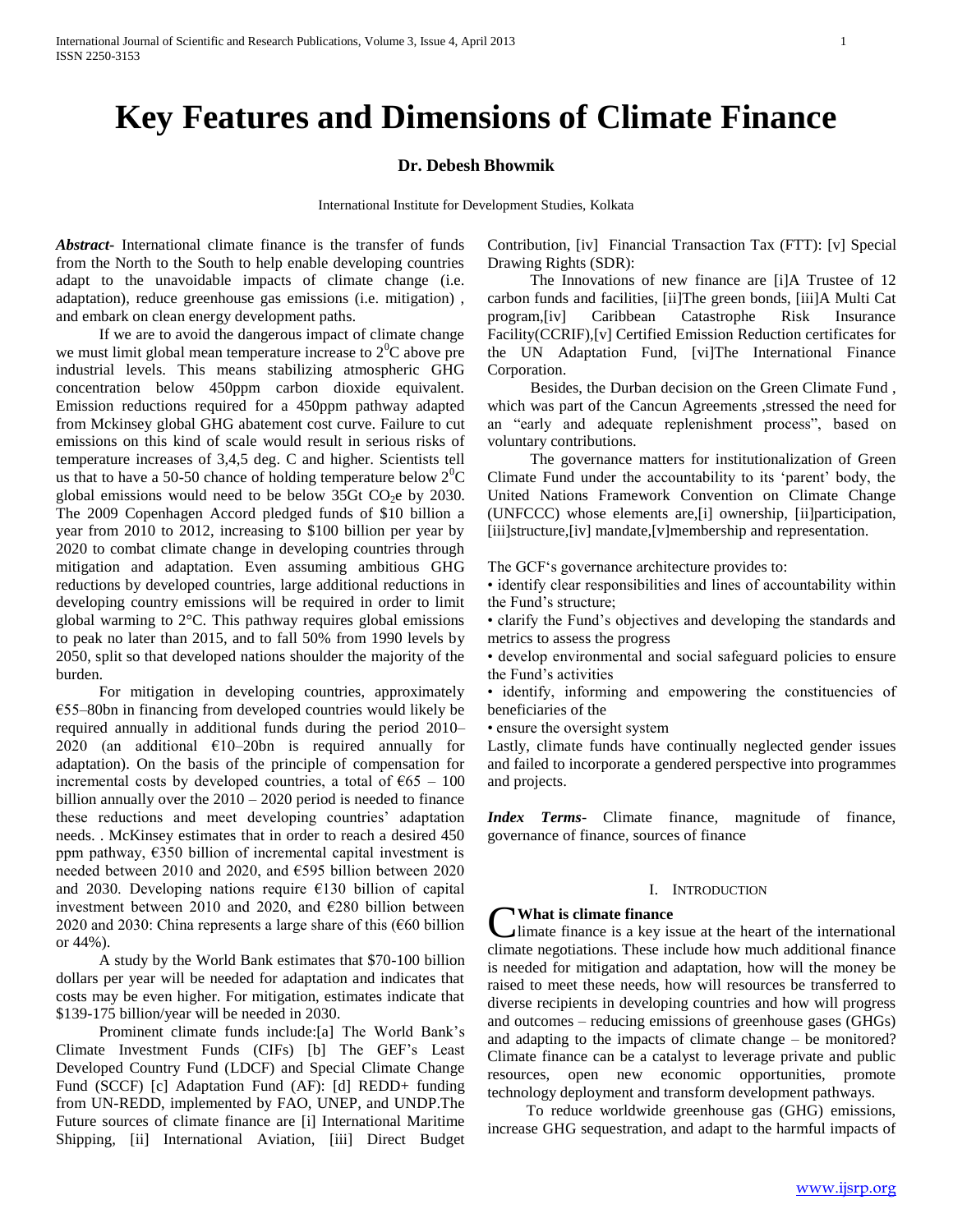changing GHG levels, Climate finance is an effort to support developing countries by providing funding from the developed world to assist these countries in mitigation and adaptation, and to embark on green development paths.

 Climate finance, measured as annual commitments of funds or capital flows (disbursements of public funds or private investment) support climate action as well as cumulative amounts of investment or public fund capital over time. Measurements should be in a common currency and real year monetary units (e.g. real USD for the most recent year).Simply, Climate finance refers to funds that will be transferred to developing countries to cover their investments in mitigation and adaptation.

 International climate finance is the transfer of funds from the North to the South to help enable developing countries adapt to the unavoidable impacts of climate change (i.e. adaptation), reduce greenhouse gas emissions (i.e. mitigation) , and embark on clean energy development paths.

 Climate finance is further grounded in the concept of the North's historical responsibility for causing the climate crisis. The provision of climate finance can be seen as part of repayment of the climate debt that the North owes to the South. It is also a legal obligation under the United Nations Framework Convention on Climate Change (UNFCCC).

#### II. THE NEED FOR CLIMATE FINANCE

 If we are to avoid the dangerous impact of climate change we must limit global mean temperature increase to  $2^{0}C$  above pre industrial levels. This means stabilizing atmospheric GHG concentration below 450ppm carbon dioxide equivalent. To achieve this target we need to start now decarbonise the global economy. In absolute terms, this means a reduction in annual global emissions of 17 billion tones by 2030.Puting this into context, global GHG emission in 2005 were 49 billion tones  $CO<sub>2</sub>e$  and they are projected to rise under business as usual scenarios to 61 billion tones in 2020 and 70 billion tones in 2030.To meet this targets we will need to raise finance at scale for climate change mitigation in developed and developing countries. In the figure, emission reductions required for a 450ppm pathway adapted from Mckinsey global GHG abatement cost curve which is shown below.(Fig.1).

## **Fig.-1: GHG Abatement Cost Curve** GT CO<sub>2</sub>E PER YEAR



Source: Oxford Institute for Energy Studies,GCP,2009

 The world must reduce the absolute level of global emissions of greenhouse gases (GHGs) by a factor of 2½ or more in 40 years and emissions per unit of output by a factor of 7 to 8 under reasonable growth assumptions; that is what is needed to give a 50-50 chance of holding to a 2 deg C increase in global temperatures relative to the 19th century. That will require substantial investment in both developed and developing countries and major technological advance. Failure to cut emissions on this kind of scale would result in serious risks of temperature increases of 3,4,5 deg C and higher. These temperatures would likely transform the relationship between humans and the planet: we have not seen 3 deg C for 3 million years and 5 deg C for 30 million years – homo sapiens has been around for approximately 200,000 years. The rich countries are not only wealthier and better equipped technologically than developing countries but they also emitted around 75% of cumulative global GHG emissions since the mid-19th century. The anthropogenic climate change which is occurring now and will occur over the next 20 years, which is largely the result of these past emissions of rich countries, will also require substantial investment in adaptation. For these reasons an equitable climate change agreement must involve substantial support by the rich countries for the mitigation and adaptation investment which is necessary in poorer countries. The conclusions of the UNFCCC COPs held in Durban in December 2011, and in Cancun in 2010, point in this direction: action on reducing emissions will need to be taken globally, but poorer countries need to be assured, through financial support, of equal access to sustainable development. The arithmetic is clear. The current total global emissions are nearing  $50Gt CO<sub>2</sub>$  equivalent  $(CO<sub>2</sub>e)$  p.a., with approximately 20Gt  $CO<sub>2</sub>e$  p.a. in the rich world and the remaining 30 Gt  $CO<sub>2</sub>e$  in the developing world. Taking into account the pledges in the Cancun agreement, by 2020 total emissions would be in the  $48-52$ Gt CO<sub>2</sub>e range, with rich countries 16-19Gt  $CO<sub>2</sub>e$ , and developing countries at 32-33Gt  $CO<sub>2</sub>e$ . If the rich countries accelerated their actions to reduce emissions they could potentially get down to 10Gt  $CO<sub>2</sub>e$  by 2030. If poor countries managed to limit emission increases per capita to modest levels, they may hold their overall per annum emissions to approximately 40Gt  $CO<sub>2</sub>e$  by 2030. This would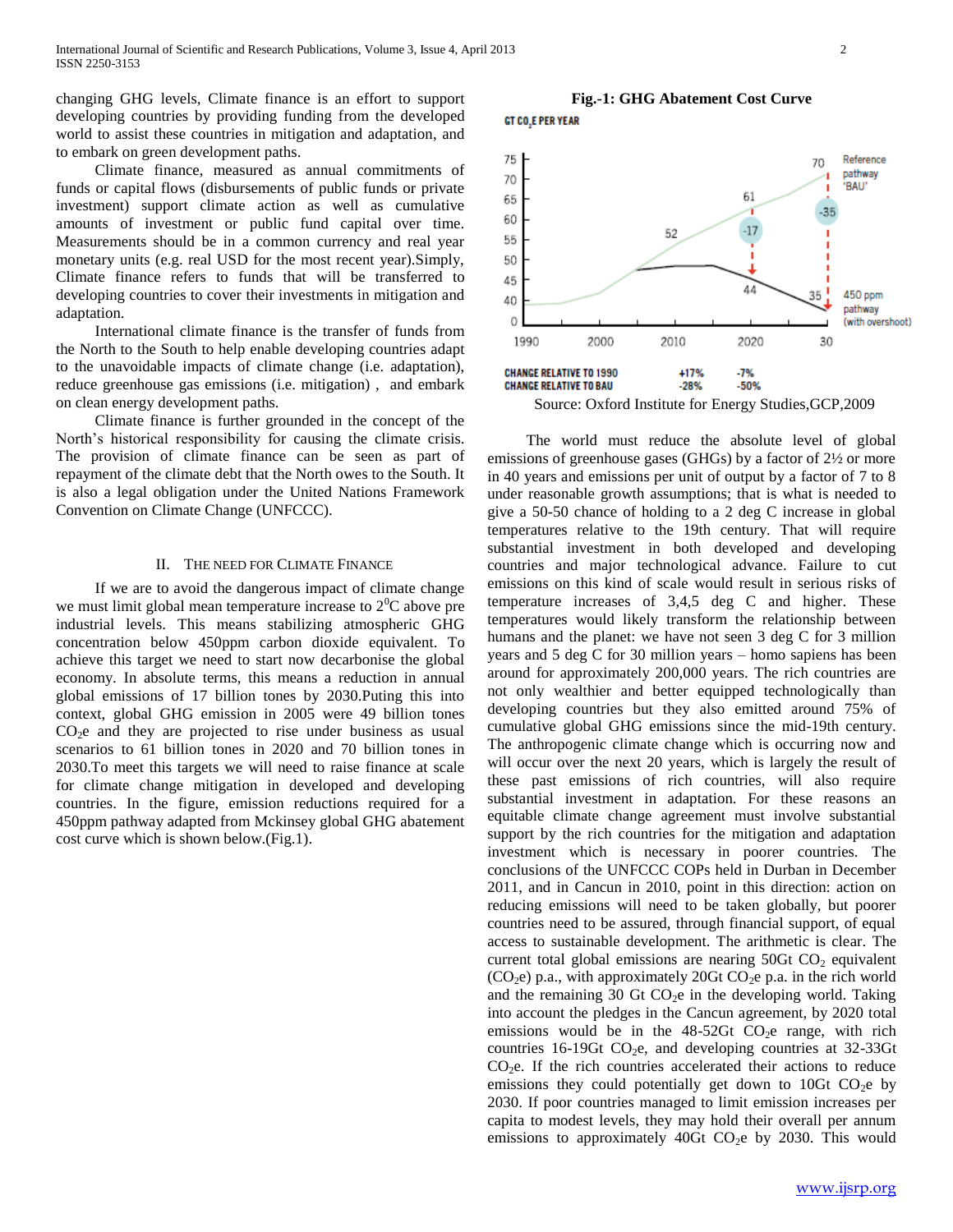mean a total global flow of emissions of approximately 50Gt  $CO<sub>2</sub>e$  p.a. by 2030. Scientists tell us that to have a 50-50 chance of holding temperature below  $2^{0}C$  global emissions would need to be below 35Gt  $CO<sub>2</sub>e$  by 2030.

 In order to meet these targets there is need to raise new and additional finance at a global level. The 2009 Copenhagen Accord pledged funds of \$10 billion a year from 2010 to 2012, increasing to \$100 billion per year by 2020 to combat climate change in developing countries through mitigation and adaptation. Even assuming ambitious GHG reductions by developed countries, large additional reductions in developing country emissions will be required in order to limit global warming to 2°C. This pathway requires global emissions to peak no later than 2015, and to fall 50% from 1990 levels by 2050, split so that developed nations shoulder the majority of the burden.

 In developing countries, some of these reductions have negative costs, such as energy efficiency in buildings, transport, and industry. Many areas have moderate positive costs (agriculture and forestry), and technology-intensive sectors (notably renewable energy) require significant funding.

### III. MAGNITUDE OF CLIMATE FINANCE REQUIRED

 The magnitude of climate finance required for developing countries must be determined by climate protection objectives. There has been wide agreement that global mean temperatures should not rise more than about 2°C. To achieve this goal, global emissions will need to peak by 2020 and fall 50 percent from 1990 levels by 2050. It is increasingly believed that achieving these reductions will require developed countries to make reductions of 25–40 percent by 2020 and 80 percent by 2050. The magnitude of these emissions reductions and the costs of achieving them in turn determine the total level of financing required for mitigation actions. For mitigation in developing countries, approximately  $E$ 55–80bn in financing from developed countries would likely be required annually in additional funds during the period 2010–2020 (an additional  $E10-20$ bn is required annually for adaptation). These amounts are in addition to what developing countries are expected to contribute and business-asusual growth in both existing CDM offset credit markets and ODA programs. Even on optimistic assumptions about levels of private finance, mitigation funding from developed countries will have to include large public transfers as well as private transfers. On the basis of the principle of compensation for incremental

costs by developed countries, a total of  $665 - 100$  billion annually over the period of 2010 – 2020 is needed to finance these reductions and meet developing countries' adaptation needs. However, these cost figures do not capture the significant positive externalities throughout society from low-carbon investment such as increased employment, heightened energy security, improved agricultural productivity, and improved infrastructure.

 The McKinsey Green House Gas Abatement Cost Curve (Fig.1) assesses the technical opportunities to abate  $CO<sub>2</sub>$ emissions that cost under  $\epsilon$ 60/ton in the period to 2020. Abatement opportunities examined fall into three categories:[i] Energy efficiency (buildings, transport, industry), representing 5 Gt, [ii] Low-carbon energy supply, representing 4 Gt, [iii] Terrestrial carbon (forestry and agriculture), representing 10 Gt Investment in these sectors would start to turn these opportunities into real reductions. McKinsey estimates that in order to reach a desired 450 ppm pathway, €350 billion of incremental capital investment is needed between 2010 and 2020, and €595 billion between 2020 and 2030. Sector estimates are shown in Table 1.

Developed nations require  $E220$  billion of capital investment per year between 2010 and 2020, and €315 billion between 2020 and 2030: this is mainly driven by replacement or upgrade of existing buildings (47% of the total capital need by 2020) and transportation stock (20% of the total capital need by 2020).

Developing nations require  $E130$  billion of capital investment between 2010 and 2020, and €280 billion between 2020 and 2030: China represents a large share of this ( $\epsilon$ 60 billion or 44%).

|                                       | Global Investment Need |                     | Developing Nation Investment Need |                     |
|---------------------------------------|------------------------|---------------------|-----------------------------------|---------------------|
| Sector                                | $2010 - 2020$ (Ebn)    | $2020 - 2030$ (Ebn) | $2010 - 2020$ (Ebn)               | $2020 - 2030$ (Ebn) |
| Building(mainly energy efficiency)    | 125                    | 155                 | 25                                | 45                  |
| Transportation(mainly<br>energy       | 70                     | 215                 | 25                                | 100                 |
| efficiency)                           |                        |                     |                                   |                     |
| Industry(mainly energy efficiency)    | 75                     | 80                  | 40                                | 50                  |
| Power                                 | 65                     | 125                 | 30                                | 70                  |
| Waste                                 | 10                     | 10                  |                                   |                     |
| Forestry and Agriculture (terrestrial | 5                      |                     |                                   |                     |
| carbon)                               |                        |                     |                                   |                     |

## **Table 1: Global climate finance requirement**

 *Source-Metz, 2009*

 A study by the World Bank estimates that \$70-100 billion dollars per year will be needed for adaptation and indicates that costs may be even higher. For mitigation, estimates indicate that \$139-175 billion/year will be needed in 2030. Developing

countries have advocated for a goal as high as US \$600 billion, or 1.5% of developed nations' GDP. In 2009, developed countries committed to provide Fast Start Finance (FSF) totaling US \$30 billion between 2010 and 2012 and to mobilize US \$100 billion/year by 2020. Given the context above, this commitment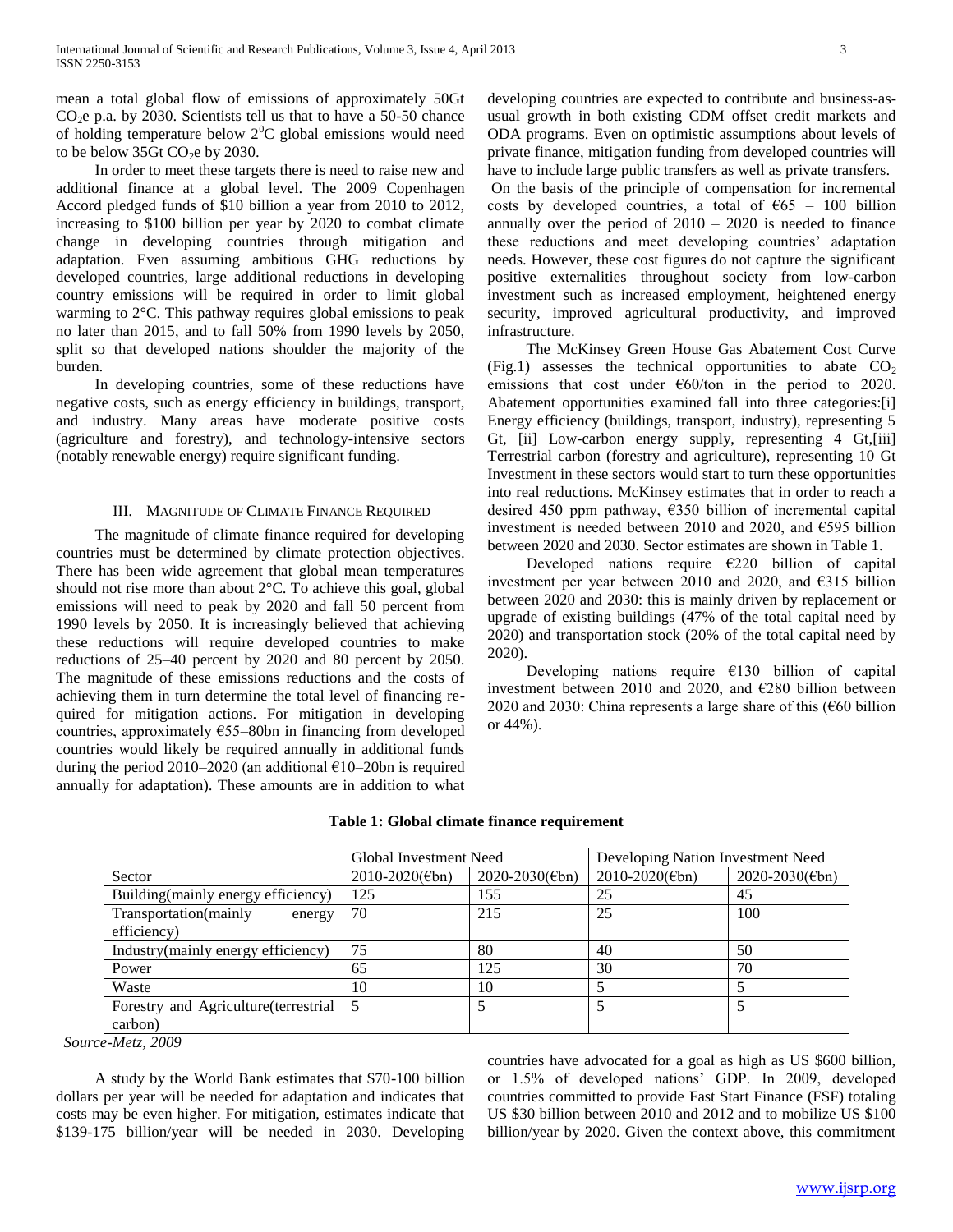should be viewed as a starting point, not an end goal. However, an explicit plan for scaling up to that level of financing remains elusive. Governments are struggling to effectively deliver their FSF commitments. Even more worrisome, little progress is being made to commit further public funding and to develop innovative financing methods that will reach the US \$100 billion/year goal. But, the European Commission, African Group, World Bank and UNFCCC estimated the required climate finance which is not similar to others.

| Annual Funding Needs, 2005 (billions of dollars) |      |            |            |  |
|--------------------------------------------------|------|------------|------------|--|
| Source                                           | Year | Mitigation | Adaptation |  |
| EC,2009                                          | 2020 | 94         | 10-24      |  |
| African                                          | 2020 | 200        | >67        |  |
| group.2009                                       |      |            |            |  |
| World                                            | 2030 | 139-175    | $20-100$   |  |
| Bank, 2009                                       |      |            |            |  |
| <b>UNFCCC,2008</b>                               | 2030 | >65        | 28-59      |  |
| $C_{\text{max}}$ in $U$                          |      |            |            |  |

**Table – 2: Recent Estimates of International Finance**

 *Source-IIED,UK*

 It is to be noted that the developing countries of the Common Wealth Countries received the total climate fund as 400.00 million US dollar in which 106.8 million dollar for adaptation funds,264.8 million dollars for mitigation funds and 28.4 million dollar for REDD as on December 2010 which were far below the actual needs.(www.climatefundsupdate.org)

#### IV. EXISTING SOURCES OF CLIMATE FINANCE

 The relationship between the Green Climate Fund and existing funds is unclear, though existing climate funds are meant to be harmonized and better coordinated after the operationalization of the GCF. A variety of financial sources already exist, though their scales are small compared with the financial flows anticipated under the GCF. Little collaboration and coordination has taken place between existing funds to date. The majority of these funds are managed by the World Bank, the UNFCCC Secretariat, or other UN agencies. The Global Environmental Facility (GEF), an independent financial organization, assists developing countries by providing grants in support of UN environmental agreements such as the UNFCCC. Since its founding in 1991, it has allocated a total of US \$9.5 billion to environmental initiatives. Prominent climate funds include:

 [a] **The World Bank's Climate Investment Funds (CIFs)**: Funds to help developing countries progress in lowemissions and climate-resilient development, on a scale of US \$6.5 billion as pledged by participating countries in 2008. The funds were created with a sunset clause that will phase them out with the establishment of a UNFCCC financial mechanism.

 [b] **The GEF's Least Developed Country Fund (LDCF) and Special Climate Change Fund (SCCF)**: The LDC Fund promotes adaptation efforts for the least developed countries, specifically by financing mainly the design, but also the implementation, of National Adaptation Programs of Action (NAPAs), on a total scale of US \$415 million. The SCCF provides support for long- and short-term adaptation efforts and technology transfer in all developing country parties to the UNFCCC on a total scale of \$218 million. These funds will likely remain in place with the establishment of the Green Climate Fund.

 [c] **Adaptation Fund (AF):** The Adaptation Fund was created within the Kyoto Protocol in order to provide funds for adaptation programs in developing countries. The Fund is financed with a small percentage of revenue from the trade of Certified Emission Reductions (CERs) allocated for the Clean Development Mechanism and other sources. Total value of assets stood at US \$211 million as of January 31, 2011.

 [d] **REDD+ funding from UN-REDD, implemented by FAO, UNEP, and UNDP**: Supports governments in designing and implementing REDD+ initiatives, on a scale of US \$150.84 million. A chart mapping out the current climate finance sources is included in the **Chart 1**.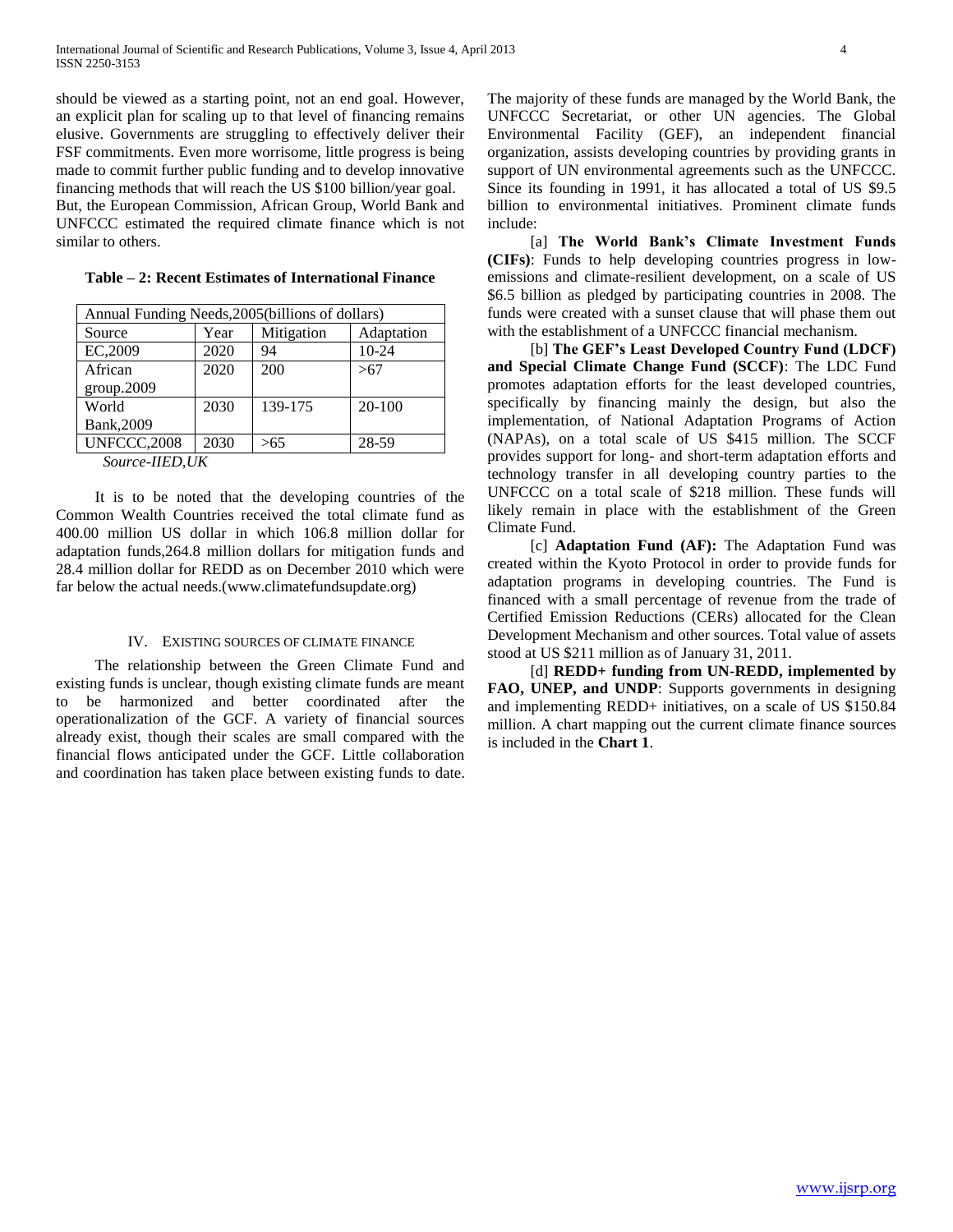

**REDD+ funding from UN-REDD, implemented by FAO, UNEP, and UNDP Chart 1: Existing Financial Sources** 

Source-*Rebecca* , 2011

#### V. FUTURE SOURCES OF CLIMATE FINANCE

 [i] **International Maritime Shipping**: Regulating GHG emissions from the marine transportation sector could generate finance through levies, carbon offsetting, or the sale of allowances. This method could produce between US \$2-19 billion per year.

[ii] **International Aviation**: A market-based mechanism, such as sectoral cap-and-trade, has been proposed to decrease aviation-related GHG emissions. It could also raise revenue; estimates project that such a mechanism could generate US \$1-6 billion per year where the contributions of US was 41%,EU,22%,rest annex countries 14% and non-annex countries 23% respectively

[iii] **Direct Budget Contribution**: Developed nations pledge a specific contribution to climate finance from their national budget. Developing countries prefer this method, though it depends on developed nations' willingness to make and meet pledges, which can vary greatly depending on the current political and economic climate. Currently, the scale of this source is reflected in the scale of Fast Start Finance—US \$30 billion over 3 years.

 [iv] **Financial Transaction Tax (FTT):** This source would impose a global 0.005% tax on each trade of financial instruments such as currency and stocks. While implementing such a mechanism would require a device for global taxation and collection, estimates project that this could generate US \$2-27 billion/year.

 [v] **Special Drawing Rights (SDR):** At the December 2009 climate change conference in Copenhagen, philanthropist George Soros drew attention to another means to generate resources for climate change: the use of Special Drawing Rights (SDRs), which are "reserve assets" created by the International Monetary Fund (IMF). Soros suggested that an immediate infusion of SDRs could create a U.S. \$100 billion "fast-start green fund" for climate finance that could be part of the answer

to developing countries' adaptation and mitigation needs. At the World Economic Forum in January 2010, IMF Managing Director Dominique Strauss- Kahn echoed Soros's words, marking the first time the IMF has favorably acknowledged the possibility of using SDRs as a finance instrument. Strauss-Kahn was vague in his proposals and said the IMF will issue a paper sometime soon to elaborate. An immediate infusion of resources can happen if developed countries decide to convert their own idle SDRs into cash – up to U.S. \$165 billion from the 2009 allocation. This funding can then be transferred to a United Nations Framework Convention on Climate Change (UNFCCC) fund or mechanism. Various options are described below for how the interest on those SDRs could be paid. However, while an immediate infusion of resources for climate adaptation and mitigation is needed, predictable and sustainable climate finance is essential. Therefore, developed country governments must also agree to support ongoing and regular allocations of SDRs for climate finance. For regular allocations of SDRs, both developed and developing countries could convert their SDR allocation into cash to be transferred to a UNFCCC fund. The fund would then make grants to developing countries for climate adaptation and mitigation, based on the rules established by its governing body. A key issue to be resolved relates to the interest charge which governments incur when they convert SDRs into hard currency. When SDRs are used for climate finance -- particularly for adaptation –developing country governments should not bear any of the costs involved, according to the "polluter pays" principle. Adaptation finance is a form of compensation for the measures developing countries are forced to take in the face of climate change they did not create. Therefore, all adaptation finance must be in the form of grants from developed countries.

There are various alternatives for covering the interest charge for SDRs, including:

 1. Selling all or part of the IMF's enormous gold stocks (approximately 100 million ounces), which would likely cover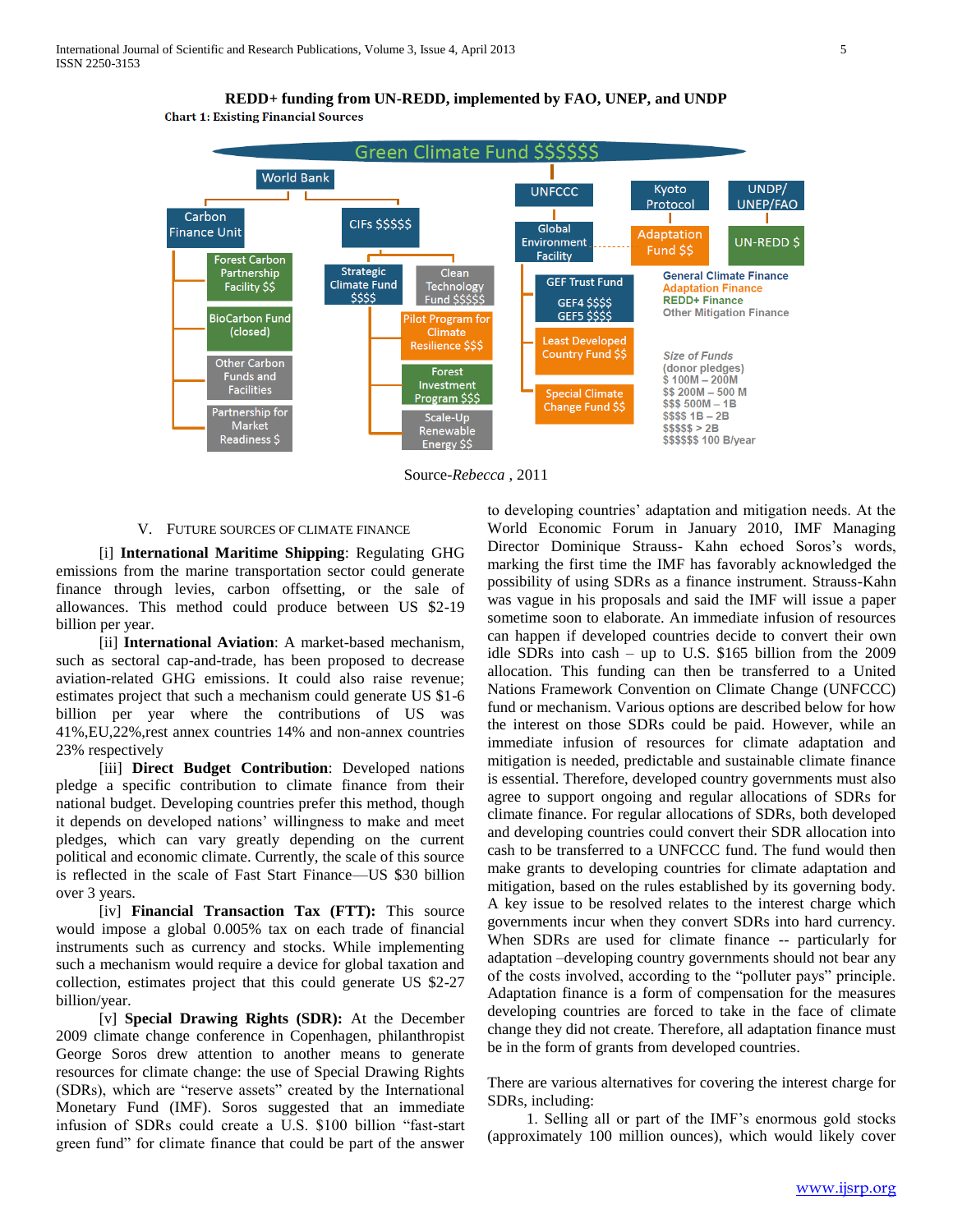several years of interest payments. (This option would require approval of the US Congress, among others.)

 2. Requiring developed countries – those countries historically responsible for creating the climate crisis – to pay the interest charges. This could be seen as a contribution towards the climate debt that developed countries owe to countries in the global south.

 3. Action by the IMF Board of Governors to "cancel" all SDRs which have been converted to hard currency for adaptation and mitigation purposes. Under this scenario, developing countries would not need to pay interest on or replenish their SDRs. This cancelation could be framed as a specific response to the global threat of climate change, and need not be seen as a precedent for the general use of SDRs.

 The IMF Executive Board would eventually have to agree to use regular allocations of SDRs for climate finance and to transfer these resources to a UNFCCC fund. However, the first place of agreement on using SDRs for climate change should be through the UNFCCC, where all negotiations on climate change should take place. The G20 could help advance this process by supporting this non-traditional use of SDRs.

One risk is giving the IMF  $-$  an institution with an undemocratic governance structure and a history of attaching very harmful conditions to its loans – any role at all in climate finance. However, it is important to note that it is not the IMF, but the governing body of a UNFCCC fund, which controls the disbursement of SDRs. Furthermore, the IMF has no hand in how SDRs get used and the IMF cannot attach any conditions to the SDRs. The only role the IMF has is to actually create the SDRs. Another possible risk is that developed country governments could use SDRs as a way to get out of paying their full climate debt. This is because, depending on how repurchases and interest payments are handled, SDRs could generate significant sums of money without necessarily burdening the Treasuries of developed countries. In the face of this risk, it is incumbent on the climate justice community to insist that SDRs are one of the options to generate climate finance. However, in order to meet developing countries' staggering adaptation and mitigation needs, and to ensure that developed countries live up to their responsibility for providing public finance to developing countries for climate change, a combination of innovative mechanisms to generate climate finance is needed.

 The developed country governments could try to use SDRs as a way to get out of paying their full climate debt. Even with these potential risks, the many potential benefits of SDRs make them an option which must not be ignored. Given the current levels of attention from policymakers and the media to the potential for SDRs as a solution to climate finance, developing countries and the climate justice movement must deepen their understanding and debate on this complex topic. In the next couple of weeks the IMF will be issuing a paper on "out-of-thebox ideas" to generate revenue for climate change, including the use of SDRs. Developing countries and the climate justice movement must be ready to respond to the IMF's proposal and ideally come to agreement on whether and how to firmly place SDRs in the debate at the next round of UNFCCC negotiations. This brief aims to promote a deeper understanding and discussion on this complex topic.

 Using SDRs for climate finance could be a way to help address the urgent need for the transfer of resources from north to south to address the climate crisis while having co-benefits for the global economy. SDRs should be thought of as part of the puzzle. In order to meet developing countries' adaptation and mitigation needs, a combination of innovative mechanisms is needed. Such mechanisms may include the use of current fossilfuel subsidies for climate finance, creation of a financial transaction tax, and application of levies in the aviation and shipping industries.

#### VI. INNOVATIONS OF NEW FINANCE

 [i]A Trustee of 12 carbon funds and facilities capitalized at \$2.74 billion, which are directly helping developing countries finance climate action. Sixteen governments and 66 private companies from various sectors, have made financial contributions to these funds and facilities.

 [ii]The green bonds introduced specifically to finance climate mitigation and adaptation work in developing countries. To date, over \$2.3 billion in Green Bonds have been issued through 43 transactions in 16 currencies.

 [iii]A Multi Cat program is a catastrophe bond issuance platform. It enables governments from developing countries to access affordable insurance coverage through the capital markets. Mexico used the platform to issue a \$290 million series of notes in October 2009 to insure against earthquake and hurricane risks.

 [iv]16 Caribbean countries establish the Caribbean Catastrophe Risk Insurance Facility (CCRIF). It offers insurance against major hurricanes and earthquakes. Similarly, we worked to develop a Central American Weather Risk Management Program in Honduras, Guatemala, and Nicaragua to help farmers hedge against weather risk.

 [v]The Treasury monetizes Certified Emission Reduction certificates for the UN Adaptation Fund, with 9.5 million CERs sold, raising nearly \$163 million to finance adaptation projects in developing countries (as of June 15, 2011)

 [vi]The International Finance Corporation (our private sector arm) worked with Standard & Poors to develop the first Global Emerging Market Carbon Efficiency Index. Launched in December 2009, it gives carbon-efficient companies access to long-term investors.

#### VII. OPTIONS FOR IMPROVEMENT

 One of the policy brief presents options for improving and expanding climate finance. These options include:

 (1) Reforming the Clean Development Mechanism (CDM) offset market to leverage large-scale foreign direct investment in emission-reducing activities in developing countries, most importantly in technology transfer;

 (2) Allocating emissions allowances in an international cap-and-trade scheme such that developing countries are (partly) compensated for their emission reductions;

 (3) Establishing an international greenhouse gas charge or other mechanism in major developing countries that creates domestic streams of revenue;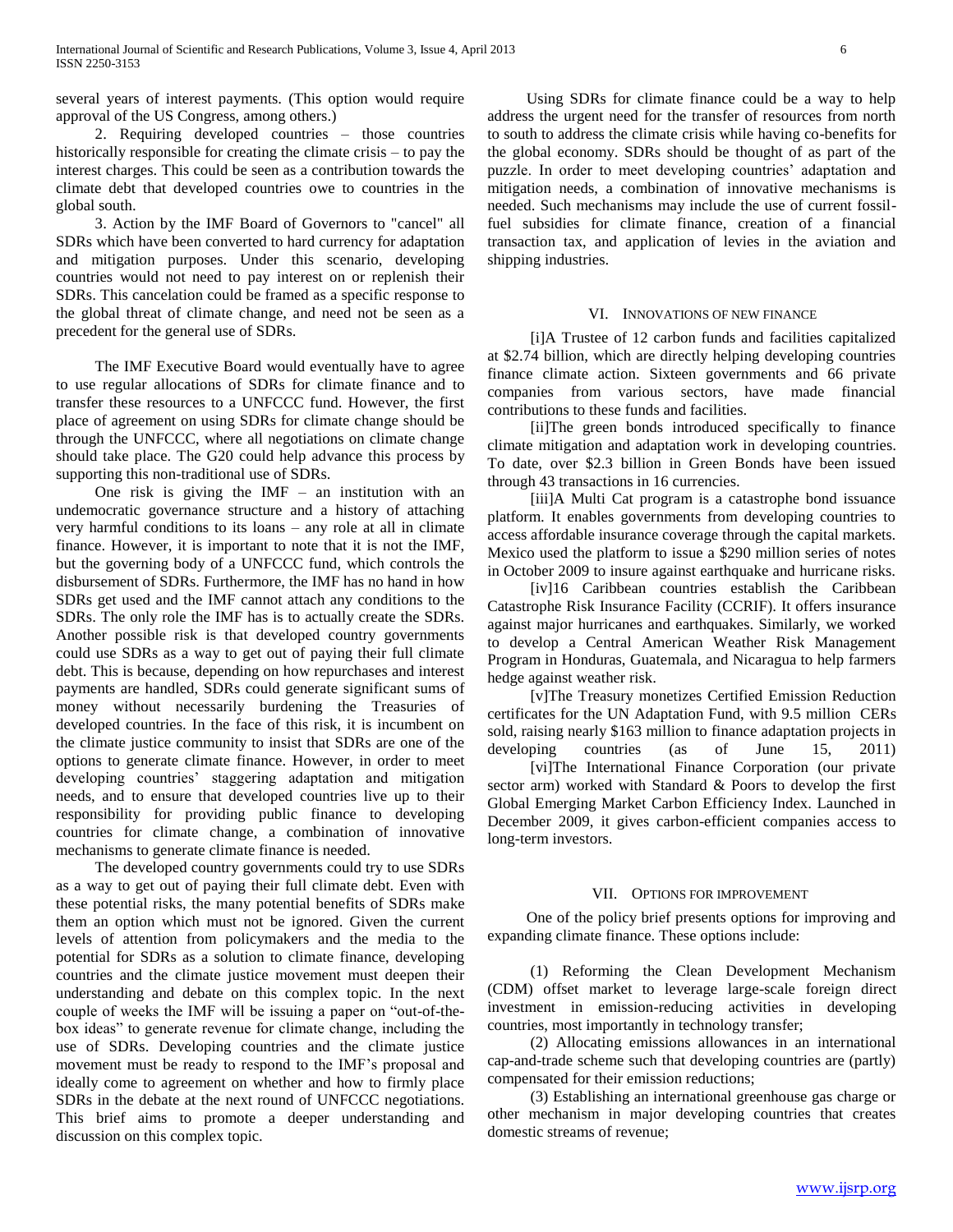(4) Reforming energy subsidies to free funds for government expenditure for climate mitigation and adaptation;

 (5) Employing export credit agencies to leverage foreign direct investment in climate-related activities;

 (6) Increasing bilateral and multilateral official development assistance for climate-related projects; and

 (7) Providing large-scale financing for incremental costs contingent on implementation of emission reduction policies in developing countries.

#### VIII. THE GREEN CLIMATE FUND

 The decision at the COP17 in Durban, South Africa, to adopt a governing instrument for the Green Climate Fund (GCF), as well as a transitional process for its full operationalisation by 2014, was a key component of the "Durban Package". Without agreement on the GCF, the "African COP" would have been considered a failure. The GCF was designed by a Transitional Committee (TC) in 2010 with the goal of becoming the main multilateral financing mechanism to support climate action in developing countries. Under a compromise decision reached at the last minute in Durban, the new GCF will be a legally independent institution with its own separate secretariat and the World Bank as its interim trustee, but functioning under the guidance of and accountable to the COP. Since the Durban Package did not reach any agreement on long-term sources of climate financing, the biggest challenge for the GCF will be to secure adequate and sustained funding. Otherwise, the GCF is in danger of becoming a beautifully articulated, but largely empty shell. Substantial, financial pledges made quickly by contributing countries would be necessary to show broad political support for the GCF and secure its viability; whether this actually happens in 2012 remains to be seen.

 The GCF was conceived as the main multilateral financing mechanism to support climate action in developing countries at the Copenhagen COP in 2009, as parties pledged to mobilize \$100 billion in long-term financing per year by 2020. The GCF is also supposed to channel "a significant share of new multilateral funding for adaptation," which is structurally underfunded in the current global climate finance architecture. The GCF will be an operating entity of the financial mechanism of the Convention under Article 11, and will be "accountable to and function under the guidance of the COP". Although the Durban decision on the GCF stressed the need for an "early and adequate replenishment process", based on voluntary contributions, it does not address how to secure sufficient long term capitalization of the Fund. The Durban Package committed only to a very weak program of workshops until COP 18.

 [i] The GCF Design Process and COP Decision: The decision to establish the GCF was part of the Cancun Agreements of COP 16 in Cancun, Mexico in 2010, which also set up a Transitional Committee (TC) – composed of 25 representatives from developing countries and 15 from developed countries – to work out design recommendations for the GCF and present them to the COP 17 in Durban. Over the course of a seven-month period, the TC held four official meetings and several information gathering workshops addressing comprehensive terms-of-reference for its work. The

TC work was centered along four thematic work streams: on i) objectives and guiding principles of the GCF; ii) its governing arrangements; iii) operational modalities; and iv) monitoring and evaluation. Developing countries throughout the TC process had elaborated on their vision of a GCF with a capitalization of close to US\$ 100 billion annually by 2020. By contrast, developed countries sketched the outlines of a GCF with reduced links to the COP and the UNFCCC principles and mandates. Limited public finance would primarily be used to catalyze and leverage private sector investment. Private money would form the core of the sum needed to help developing countries to make the transition to ambitious low-emission development pathways. GCF financing would be based on measurable and verifiable results, subject to implementing entities fulfilling high fiduciary standards. Ultimately, these opposing positions could not be reconciled in the TC.

 [ii]The GCF Governing Instrument- Some of the key issues and key provisions of GCF board are listed below:[a] **Objectives and guiding principles:** To capture a high level of ambition for the GCF, as well as define its added-value to existing climate funds, the governing instrument refers to supporting a "paradigm shift towards low-emission and climateresilient development pathways by providing support to developing countries to limit or reduce their greenhouse gas emissions and to adapt to the impacts of climate change." However, there is no explicit reference to equity considerations in conjunction with recognized Fund core objectives of efficiency and effectiveness. The objectives recognize the need for GCF actions to promote "environmental, social, economic and development co-benefits and taking a gender-sensitive approach" in all climate actions. With its reference to a gendersensitive approach in all its funding, as well as calls to strive toward gender-balance in the GCF Board and Secretariat staff, the GCF is the first dedicated climate fund to include gender considerations from the outset.

 **[b]Governance Structure:** While the governing instrument gives clear guidance for the representation of developing countries on the Board (including dedicated seats for the Least Developed Countries and Small Island Developing States), developed country representation on the GCF board may be decided on the basis of their financial contributions. The GCF will have a fully independent secretariat headed by an Executive Secretary to be determined based on merit in a transparent process. In the interim (until COP19), a temporary secretariat will be staffed by technical experts from the UNFCCC and the GEF, and the new Board in one of its first actions will have to decide on an Interim Secretariat head with expertise in the design and management of funds. [c] **GCF Relationship to the UNFCCC and the COP:** This was key point of contention during the TC process. Developing countries insisted on establishing the GCF with close ties to the UNFCCC, while some developed countries would have preferred to have no ties to the convention. The GCF is now designated as an operating entity of the UNFCCC's financial mechanism like the GEF – for some recipient countries this relationship is not close enough, and for other contributing countries, it is too close. This also explains why some disputed questions about the GCF-UNFCCC relationship were addressed in the cover note to the decision, for example that the COP will have to endorse the Board decision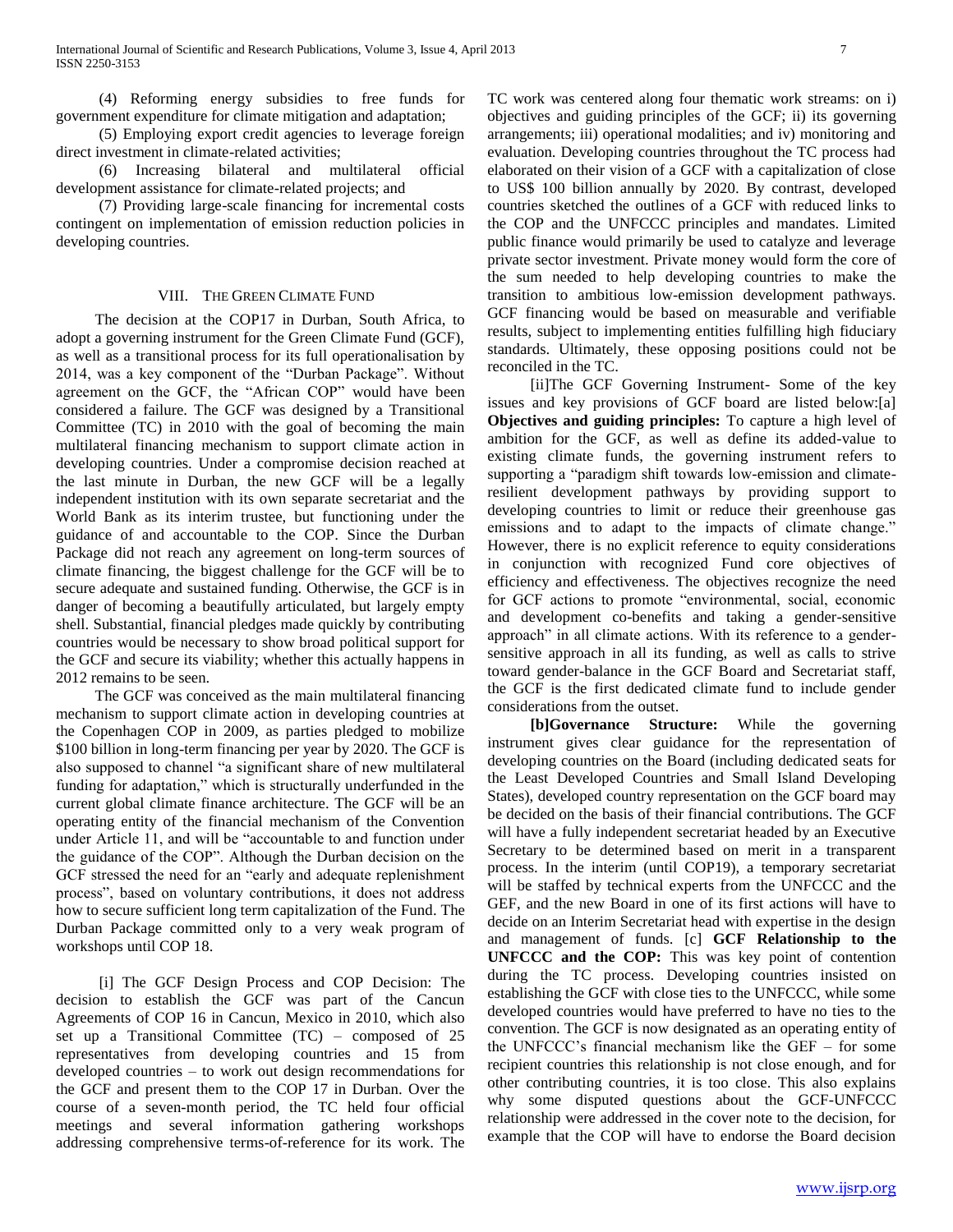about the host country for the GCF. Probably the most important task for the new GCF Board in 2012 will be to define the arrangements between the COP and the GCF by COP18. Developing countries are likely to disagree on how close the oversight of the GCF by the COP should be in order to fulfill the mandate to be "accountable to and function under the guidance of the COP". Currently, the governing instrument dictates the Board will submit annual reports and take action responding to guidance it receives from the COP on its programs, policies and priorities. This is essentially the GEF-model. However, developing country board members may well aim for the GCF to go beyond the existing memorandum-of-understanding (MOU) between the UNFCCC and the GEF. [d] **Legal Personality:** Both the governing instrument and the cover note spell out that the GCF will have its own juridical personality and legal capacity, a key demand of developing countries wanting to avoid setting up the GCF under the auspices of an existing institution. Having legal personality will be an important attribute for the GCF should it wish to provide more than grant finance. Several countries, including South Korea and Germany have expressed interest, with the latter already hosting the UNFCCC Secretariat and having conferred judicial personality to the Kyoto Protocol Adaptation Fund. [e] **Operational Modalities:** The GCF will start out with only adaptation and mitigation funding windows, but the Board retains the flexibility to add other ones. Possible candidates would be a REDD+ window, one for technology transfer or a small-grants facility. Grants, concessional loans and other financial instruments, to be approved by the Board, will be used.

#### **Why Governance Matters:**

 The GCF and its governance and institutional arrangements are crucial to its success: the architectural design must secure its credibility with potential donors, its legitimacy with recipient countries and their domestic social stakeholders, and its accountability to its 'parent' body, the United Nations Framework Convention on Climate Change (UNFCCC).

 In these respects, climate finance governance essentially boils down to a discussion about power and authority: the diffusion of power amongst its various core stakeholder communities – the donors who liquidate existing and new funds; the legal entities that govern the funds on behalf of the international community; the secretariats that execute mandates and policies; and the recipient countries and communities who benefit from the resources.

 Accountable governance always matters. The core design elements of an accountable governance system are:

 • *Ownership*: where does ultimate legal authority sit? Who are the 'owners' and how do they come to be 'owners'? Where is the balance of power?

 • *Participation*: how, and to what extent, are other stakeholders provided with a vote and/or voice in the governance institutions?

 • *Structures*: what are the mechanisms and bodies necessary to provide the initiative with the legitimate decisionmaking capabilities it needs?

 • *Mandate*: what are the respective roles and responsibilities of the different bodies, and how do they relate to each other procedurally?

 • *Membership and representation*: who serves on each body and how are they selected?

 These elements must be coupled with a clearly identified purpose. In short, new and existing climate finance mechanisms:

 • need to capture the attention of the private sector (diversity of sources);

 • need to win the confidence of donor countries (to bring the capitalisation of the funds to scale);

 • need to maintain the perception of equity and fairness of access (legitimacy); and

 • need to deliver on the mitigation and adaptation targets set by the international community (effectiveness).

 To accomplish this ambition, the GCF's governance and institutional arrangements will have to provide it with the following attributes:

• Global scope, credibility and expertise;

• Appropriate political balance and representation;

 • Full transparency, with a state-of-the-art information disclosure regime;

• Strong fiduciary checks and balances;

 • Nimbleness and efficiency (in administration and decision-making).

 Thus, the primary institutional design and arrangements must all feed into these overall objectives. This incorporates those that concern the governing body (Board), the executive capacity (Secretariat) and accountability and administrative oversight (Trustee and Monitoring & Evaluation) bodies as well as those that encompass the relationship of these institutions to the 'parent' body (in the case of the GCF, the COP).

 The remaining issues to be ironed out with respect to the GCF are core to governance architecture:

 • identifying clear responsibilities and lines of accountability within the Fund's structure;

 • clarifying the Fund's objectives and developing the standards and metrics to assess progress towards those objectives at the level of project, programme and portfolio;

 • developing environmental and social safeguard policies designed to ensure the Fund's activities 'do no harm',

 • identifying, informing and empowering the constituencies that are the intended beneficiaries of the Fund's activities so that they can participate in the process of independent oversight; and

 • ensuring that the oversight system has the independence, expertise and capacities necessary to carry out its assigned functions.

#### IX. CONCLUDING REMARKS

 Notably, the 2011 emerged as yet another turbulent year for capital markets. Volatility increased for energy-related commodities, including carbon, with the onset of the Arab Spring, the shutdown of nuclear power stations in Japan and Germany in the wake of the Fukushima disaster, and the downgrade of the United States' AAA credit rating .Equally relevant was the crisis of confidence that ensued as the Greek debt crisis intensified, spurred by fears that it would spread to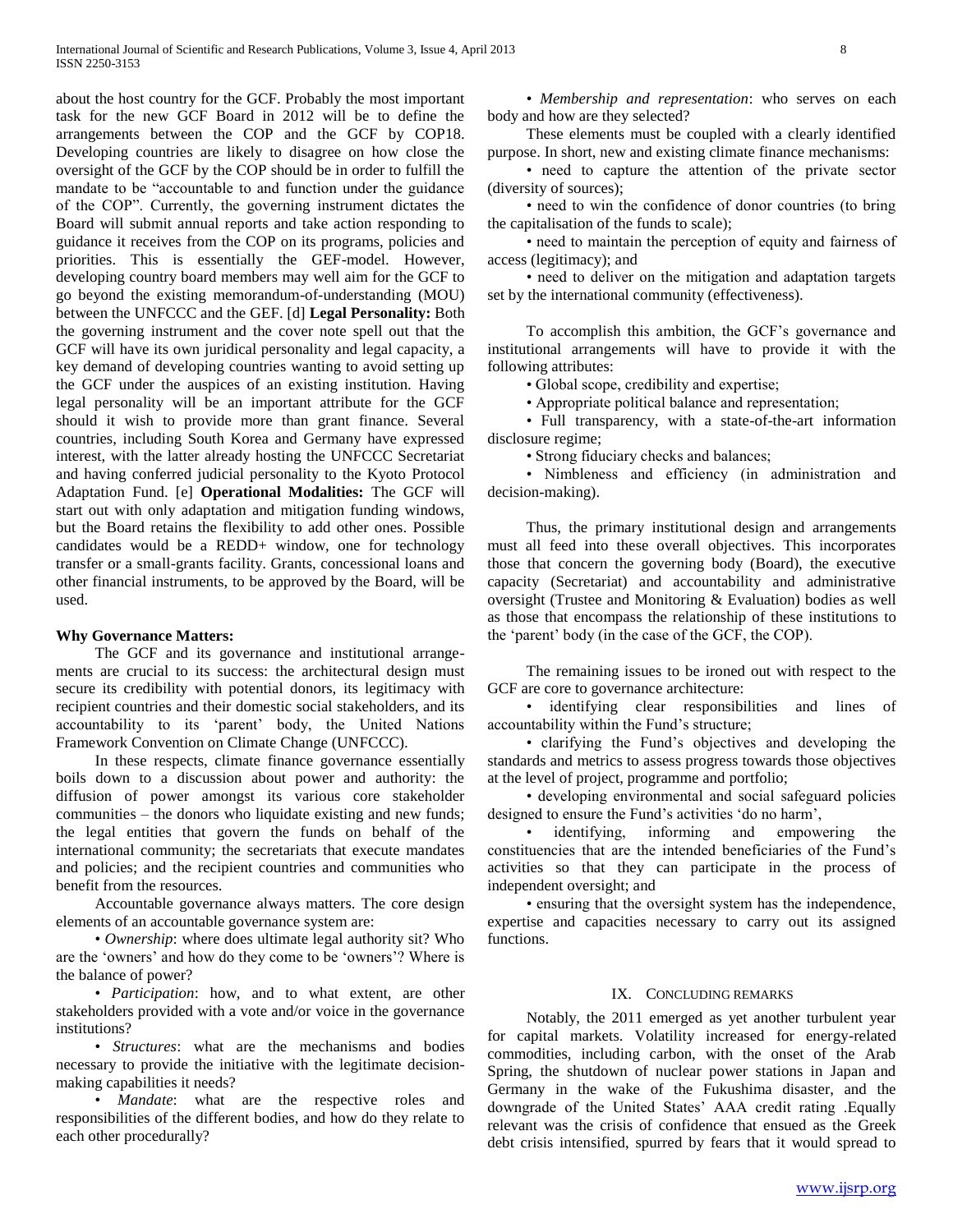other European Union (EU) economies and lead to a double-dip recession. Foreign direct investment (FDI) is a key financing vector and can play an important role in support of the diffusion of low-carbon technologies. Until recently, however, the potentially important role of FDI has received little systematic attention in the climate change debate. In partnership with others, the OECD is working on how to define and measure green FDI, with a view to promoting a better understanding of the contribution FDI can make to the shift to a low-carbon, climateresilient economy and the role policies may play in the greening of FDI.

 Secondly, climate funds have continually neglected gender issues and failed to incorporate a gendered perspective into programmes and projects. The climate sector often presents women as passive victims of climate change, rather than effective agents of change, ignoring women's extensive knowledge and expertise with regard to climate change mitigation and adaptation strategies. If climate funds are to be used equitably and effectively to support the different needs of men, women, boys and girls, they must incorporate gender analysis throughout project design, implementation, monitoring and evaluation. Climate funds must also recognise that women are well positioned to be agents of change through mitigation and adaptation activities in their households, workplaces, communities and governments. Global efforts to address the challenges of climate change cannot afford to ignore them.

 Thus, A comprehensive approach to gender mainstreaming is required. Women's and men's concerns and experiences should be integral to the design, implementation, monitoring and evaluation of policies and programmes in all political, economic and social spheres to ensure that inequality is not perpetuated. This means that the implications for women and men of any planned climate action, including legislation, policies or programmes, in all areas and at all levels, must be assessed. To

reach those who need it most, the GCF must integrate gender considerations from top to bottom.

 It should: [i]**Put gender balance at the heart of the governance structures of the fund**: The governance structures of the GCF should reflect principles of gender equity through the ambition of equal gender representation in all decision-making bodies of the fund, from the board down, and all governance structures, including the board and secretariat, should include expertise in gender issues.

## **[ii]Specify gender equality as a guiding principle of the fund's work:**

The full integration of gender considerations must be identified as a core objective of the fund, and gender-sensitive funding guidelines and criteria – both for allocation and evaluation, including the collection of sex-disaggregated data – should be developed for each of the thematic funding areas (for example, adaptation, mitigation and forestry).

## **[iii] Ensure gender equality and women's leadership in the central to the development and implementation of national strategies:**

 Gender-specific objectives and indicators should be core components of national climate change strategies, which should be developed on the basis of the full and meaningful participation of civil society, especially that of affected and marginalised communities, including women's organisations. Any national level co-ordinating entities should have the objective of equal gender representation. Where they exist, women's ministries and gender units within all ministries need to play a more central role in climate finance, and should establish climate change action as a core element of their mandate. A systematic capacity-building process, including the necessary funds, should be available to these departments and units, as well as to national women's organizations and gender experts.

| <b>Sources of estimate</b><br>(\$bn per annum) | $2010 -$<br>2020 | 2020    | 2030  | <b>Assumptions</b>                                                                                                                                                                                                                           |
|------------------------------------------------|------------------|---------|-------|----------------------------------------------------------------------------------------------------------------------------------------------------------------------------------------------------------------------------------------------|
| <b>European Commission</b><br>(2009)           |                  | 118     |       | In 2005 prices (\$1.25 to $\in$ 1 exchange rate, total net<br>additional ("incremental") costs, assuming suc-<br>cessful agreement -30% reduction for developed<br>countries by 2020 compared to 1990, and NAMAs<br>by developing countries. |
| McKinsey & Co (2009)                           | 81-113           |         | 175   | In 2005 prices, includes tech R&D                                                                                                                                                                                                            |
| Pacific Northwest National<br>Lab (2008)       |                  |         | 139   | Taken from World Bank World development<br><b>Report (2010)</b>                                                                                                                                                                              |
| <b>UNFCCC (2007)</b>                           |                  |         | 92-97 | In 2005 prices                                                                                                                                                                                                                               |
| Project Catalyst (2009)                        | 69-100           |         |       | In 2005 prices, 450 ppm stabilisation case                                                                                                                                                                                                   |
| $G77 + China (2009)$                           |                  | 200-400 |       | Estimate includes both Adaptation and Mitigation.<br>Proposed at: 0.5% to 1% of GNP of Annex II Parties                                                                                                                                      |
| African Group (2009)                           |                  | 200     |       | 0.5% of GDP of Annex II Parties                                                                                                                                                                                                              |

### **ANNEXURE**

Table 1: Estimating incremental mitigation costs

Source: Climate Funds update, available on: http://www.climatefundsupdate.org/resources/estimatedcosts-climate-change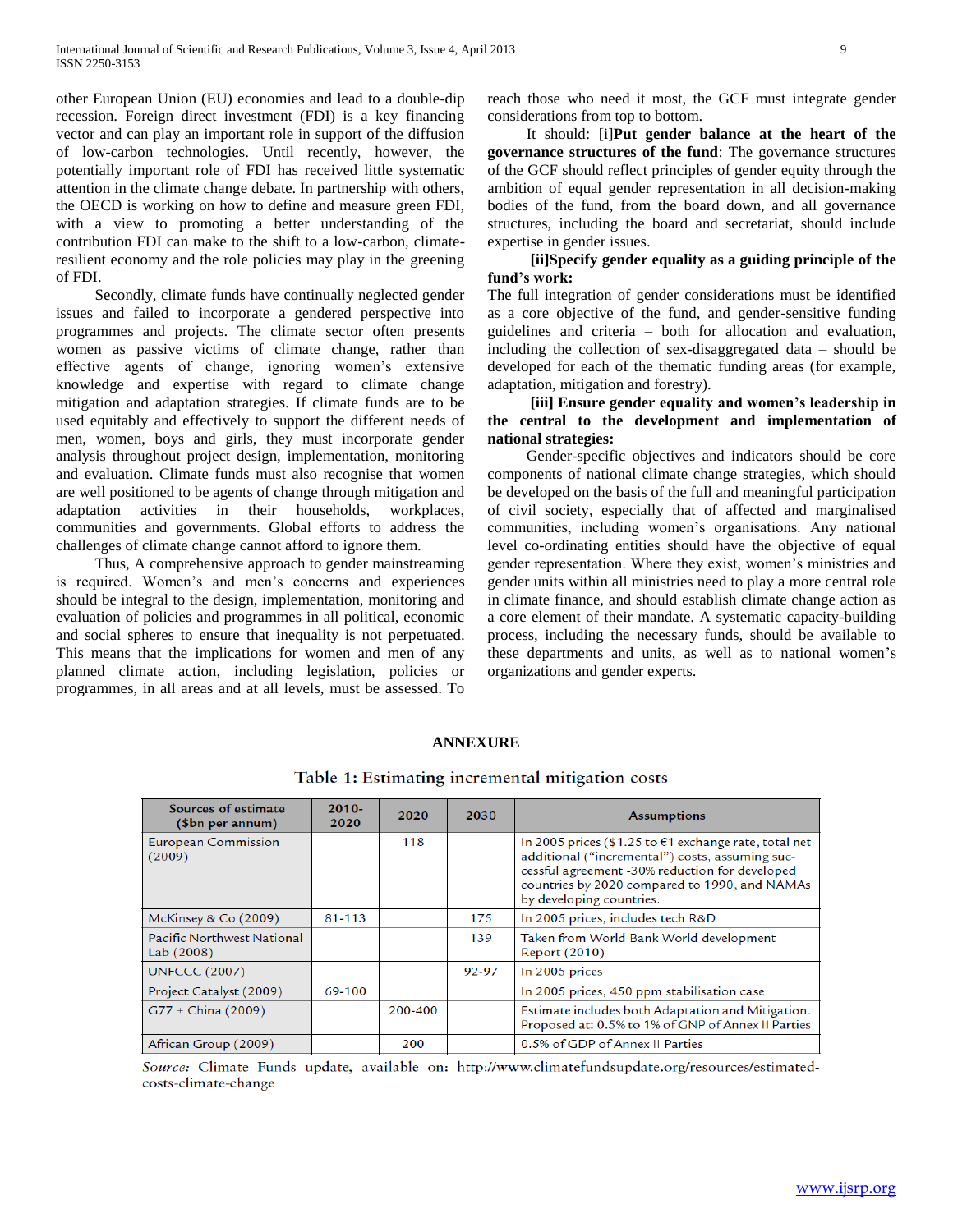| Sources of estimate (\$bn<br>per annum) | 2010-2015                    | 2020      | 2030   | <b>Assumptions</b>                                                                                                                                                                                                                        |
|-----------------------------------------|------------------------------|-----------|--------|-------------------------------------------------------------------------------------------------------------------------------------------------------------------------------------------------------------------------------------------|
| <b>European Commission</b><br>(2009)    |                              | $13 - 30$ |        | In 2005 prices (\$1.25 to $€1$ exchange rate, total<br>net additional ("incremental") costs, assuming<br>successful agreement -30% reduction for devel-<br>oped countries by 2020 compared to 1990, and<br>NAMAs by developing countries. |
| World Bank (2006)                       | $9 - 41$                     |           |        | 450 ppm stabilisation case                                                                                                                                                                                                                |
| Stern Review (2006)                     | $4 - 37$                     |           |        | 450 ppm stabilisation case                                                                                                                                                                                                                |
| <b>UNDP HDR (2007)</b>                  | 83-105                       |           |        | 450 ppm stabilisation case                                                                                                                                                                                                                |
| <b>UNFCCC (2007)</b>                    |                              |           | 28-67  | 450 ppm stabilisation case                                                                                                                                                                                                                |
| World Bank EACC (2010)                  |                              |           | 70-100 | In 2005 prices, average annual costs between<br>2010-2050. Additional public sector costs, not<br>costs incurred by private agents.                                                                                                       |
| $G77 + China (2009)$                    |                              | 200-400   |        | Estimate includes both Adaptation and Mitiga-<br>tion. Proposed at: 0.5% to 1% of GNP of Annex<br><b>II</b> Parties                                                                                                                       |
| African Group (2009)                    |                              | >67       |        | Estimate based on the programme for Adapta-<br>tion Action under the AWG-LCA                                                                                                                                                              |
| <b>IIED (2009)</b>                      | No specific<br>figures cited |           |        | Costs estimated to 2 or 3 times higher than<br><b>UNFCCC</b> figures                                                                                                                                                                      |

Table 2: Estimating incremental adaptation costs

Source: Climate Funds update, available on http://www.climatefundsupdate.org/resources/estimatedcosts-climate-change



**Chart-1: Climate Funds Architecture Diagram**

Source: Climate Funds Update, available on: http://www.climatefundsupdate.org/listing/architecture